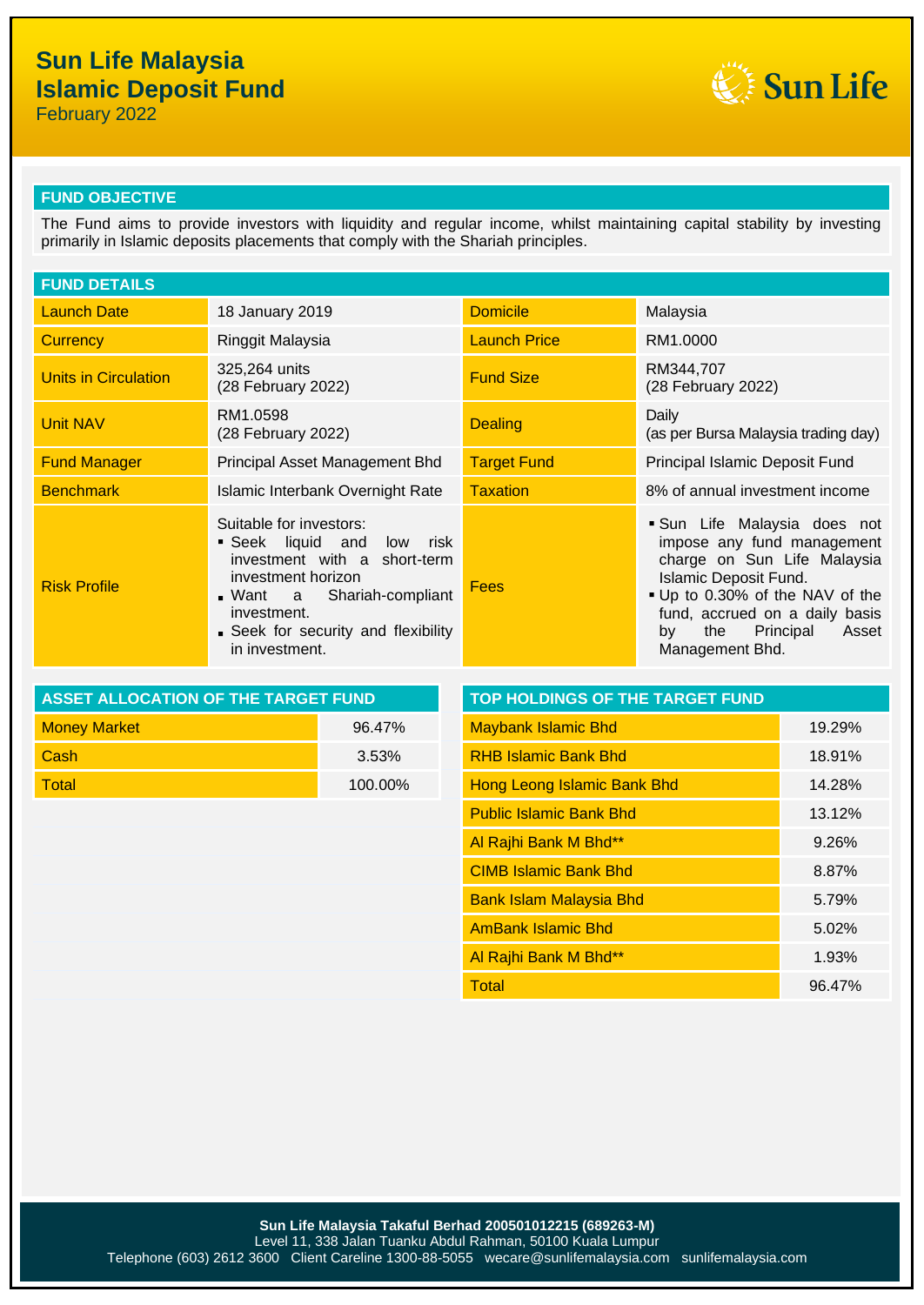

## **PERFORMANCE RECORD**

This fund feeds into Principal Islamic Deposit Fund ("target fund") with the objective to provide investors with liquidity and regular income, while maintaining capital stability by investing primarily in Islamic deposit placements with licensed Islamic financial institutions that comply with Shariah principles.

Table below shows the investment returns of Sun Life Malaysia Islamic Deposit Fund versus its benchmark as at 28 February 2022:

| $\frac{9}{6}$    | YTD  | 1 <sub>M</sub> | 3M   | 6M   | 1-Year | 3-Years | <b>Since</b><br><b>Inception</b> |
|------------------|------|----------------|------|------|--------|---------|----------------------------------|
| Fund*            | 0.27 | 0.13           | 0.42 | 0.82 | 1.61   | 3.68    | 5.98                             |
| <b>Benchmark</b> | 0.28 | 0.13           | 0.42 | 0.86 | 1.74   | 6.83    | 7.48                             |

*\* Calculation of past performance is based on NAV-to-NAV*

**Notice: Past performance of the fund is not an indication of its future performance which may differ. The fund performance is not guaranteed.**

#### **FUND MANAGER'S COMMENTS**

The Fund delivered 0.13% in the month of February 2022, the benchmark is in line, and delivered 1.61% in the 12-months period ending 28 February 2022, underperforming the benchmark by 13bps.

In the March MPC meeting, BNM maintained the OPR at 1.75% and continues to view the current stance as appropriate and accommodative. BNM maintained their view that both the global and domestic economy would continue to recover and strengthen in 2022, but highlighted new risk from the ongoing Russia-Ukraine conflict that could tilt the outlook to the downside. Both headline and core inflation are expected to remain moderate as the base effect from fuel inflation dissipates. Upside risk to inflation will be capped by the continued slack in the economy and labour market.

Following the gradual economic reopening in 4Q2021, Malaysia's GDP rebounded +3.6% YoY during the period (est +3.3%; 3Q: -4.5%) and +6.6% SA QoQ (est +6.3%; 3Q: -3.6%), bringing FY2021 GDP growth to +3.1% (2020: -5.6%). During the quarter, the growth was not broad-based amid rebounds in services (+3.2% YoY), manufacturing (+9.1% YoY) and agriculture (+2.8% YoY), but further contractions in mining (-0.9% YoY) and construction (-12.2% YoY). Domestic demand also rebounded, driven by both private (+3.7% YoY) and public (+4.3% YoY) consumption; however, gross fixed capital formation continued to decline due to continued contractions in both private (-3.0% YoY) and public (-3.8% YoY) investment.

In January, headline CPI moderated to 2.3% YoY (est. 2.5%; prior. +3.2%) despite higher F&B prices (+3.6% YoY, Dec: +3.2%), as transport cost eased (+6% YoY, Dec: +9.5%) from diminishing base effects and fuel price subsidy. Core CPI accelerated to +1.6% YoY (Dec: +1.1%) amid pent-up discretionary spending and services demand effect from economic reopening (e.g. restaurants, hotels, recreation, furniture, etc.).

We limit our investment exposure to short-term deposit placements due to the very low risk nature of the Fund.